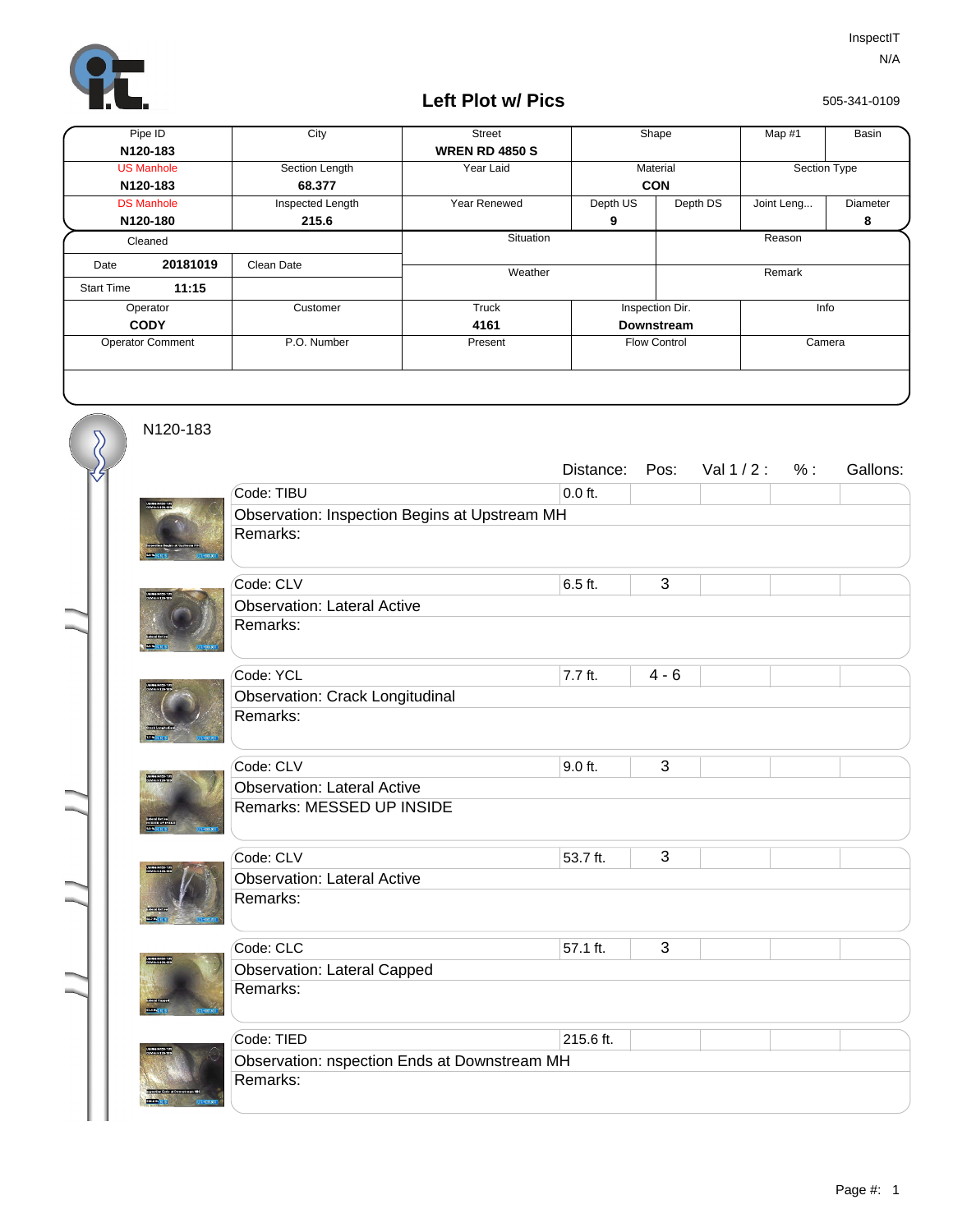

## **Left Plot w/ Pics**

505-341-0109

| Pipe ID                 |          | City             | <b>Street</b>         |            | Shape<br>Map #1         |              | Basin    |  |
|-------------------------|----------|------------------|-----------------------|------------|-------------------------|--------------|----------|--|
| N120-183                |          |                  | <b>WREN RD 4850 S</b> |            |                         |              |          |  |
| <b>US Manhole</b>       |          | Section Length   | Year Laid             | Material   |                         | Section Type |          |  |
| N120-183                |          | 68.377           |                       | <b>CON</b> |                         |              |          |  |
| <b>DS Manhole</b>       |          | Inspected Length | <b>Year Renewed</b>   | Depth US   | Depth DS                | Joint Leng   | Diameter |  |
| N120-180                |          | 215.6            |                       | 9          |                         |              | 8        |  |
| Cleaned                 |          |                  | <b>Situation</b>      |            | Reason                  |              |          |  |
| Date                    | 20181019 | Clean Date       | Weather               |            |                         |              | Remark   |  |
| <b>Start Time</b>       | 11:15    |                  |                       |            |                         |              |          |  |
| Operator                |          | Customer         | Truck                 |            | Info<br>Inspection Dir. |              |          |  |
| <b>CODY</b>             |          |                  | 4161                  |            | <b>Downstream</b>       |              |          |  |
| <b>Operator Comment</b> |          | P.O. Number      | Present               |            | <b>Flow Control</b>     |              | Camera   |  |
|                         |          |                  |                       |            |                         |              |          |  |



N120-180